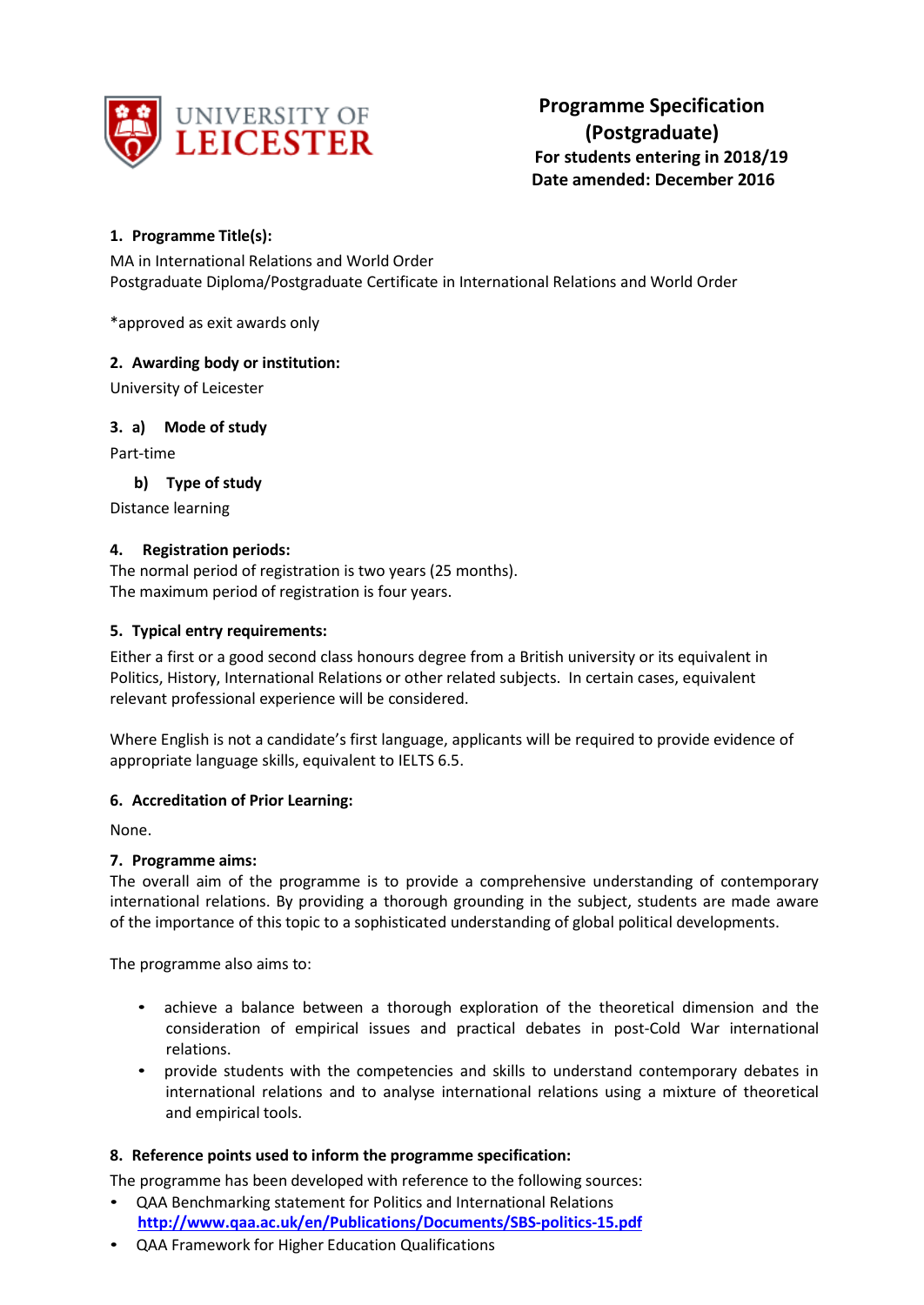- University of Leicester Learning Strategy: **<http://www2.le.ac.uk/offices/sas2/quality/learnteach>**
- University Employability Strategy
- Periodic Developmental Review Reports (February 2014)

# **9. Programme Outcomes:**

|        | <b>Intended Learning Outcomes</b>                   | <b>Teaching and Learning</b>                           | <b>How Demonstrated?</b>       |
|--------|-----------------------------------------------------|--------------------------------------------------------|--------------------------------|
|        |                                                     | <b>Methods</b>                                         |                                |
|        |                                                     | (a) Subject and Professional skills                    |                                |
|        |                                                     | Knowledge                                              |                                |
| MA     | Recognise, describe and discuss a wide              | Guided private study; directed                         | Participation in online        |
|        | range of important themes and issues                | reading; electronic                                    | activities; literature review; |
|        | in post-Cold War international relations            | seminar/forum; essay                                   | research proposal; essays;     |
|        |                                                     | commentary/feedback; and                               | dissertation                   |
|        |                                                     | independent research                                   |                                |
| PGDip  | Recognise, describe and discuss the                 | Guided private study; directed                         | Participation in online        |
|        | major themes and issues in post-Cold                | reading; electronic                                    | activities; literature review; |
|        | War international relations                         | seminar/forum; essay                                   | research proposal; essays      |
|        |                                                     | commentary/feedback; and                               |                                |
|        |                                                     | independent research                                   |                                |
| PGCert | Identify and explain the major themes               | Guided private study; directed                         | Participation in online        |
|        | and issues in post-Cold War                         | reading; electronic<br>seminar/forum; essay            | activities; research proposal; |
|        | international relations                             | commentary/feedback; and                               | essays                         |
|        |                                                     | independent research                                   |                                |
|        |                                                     | <b>Concepts</b>                                        |                                |
| MA     | Discuss, analyse and appraise a wide                | Guided private study; directed                         | Participation in online        |
|        | range of international relations                    | reading; electronic                                    | activities; literature review; |
|        | concepts and theories and relate and                | seminar/forum; essay                                   | research proposal; essays;     |
|        | apply these to empirical practices and              | commentary/feedback; and                               | dissertation                   |
|        | developments                                        | independent research                                   |                                |
| PGDip  | Discuss, analyse and appraise the major             | Guided private study; directed                         | Participation in online        |
|        | international relations concepts and                | reading; electronic                                    | activities; literature review; |
|        | theories and relate these to empirical              | seminar/forum; essay                                   | research proposal; essays      |
|        | practices and developments                          | commentary/feedback; and                               |                                |
| PGCert | Explain and assess key concepts and                 | independent research<br>Guided private study; directed | Participation in online        |
|        | theories and relate these to empirical              | reading; electronic                                    | activities; research proposal; |
|        | practices and developments                          | seminar/forum; essay                                   | essays                         |
|        |                                                     | commentary/feedback; and                               |                                |
|        |                                                     | independent research                                   |                                |
|        |                                                     | <b>Techniques</b>                                      |                                |
| МA     | Masterful application of key theories               | Guided private study; directed                         | Participation in online        |
|        | and concepts, research methods, and                 | reading; electronic                                    | activities; literature review; |
|        | learnt skills in referencing and                    | seminar/forum; essay                                   | research proposal; essays;     |
|        | appropriate written and verbal                      | commentary/feedback; and                               | dissertation                   |
|        | communication                                       | independent research                                   |                                |
| PGDip  | Confidently apply key theories and                  | Guided private study; directed                         | Participation in online        |
|        | concepts and learnt skills in referencing           | reading; electronic                                    | activities; literature review; |
|        | and appropriate written and verbal<br>communication | seminar/forum; essay                                   | research proposal; essays      |
|        |                                                     | commentary/feedback; and                               |                                |
| PGCert | Apply key theories and concepts and                 | independent research<br>Guided private study; directed | Participation in online        |
|        | learnt skills in referencing and                    | reading; electronic                                    | activities; research proposal; |
|        | appropriate written and verbal                      | seminar/forum; essay                                   | essays                         |
|        | communication                                       | commentary/feedback; and                               |                                |
|        |                                                     | independent research                                   |                                |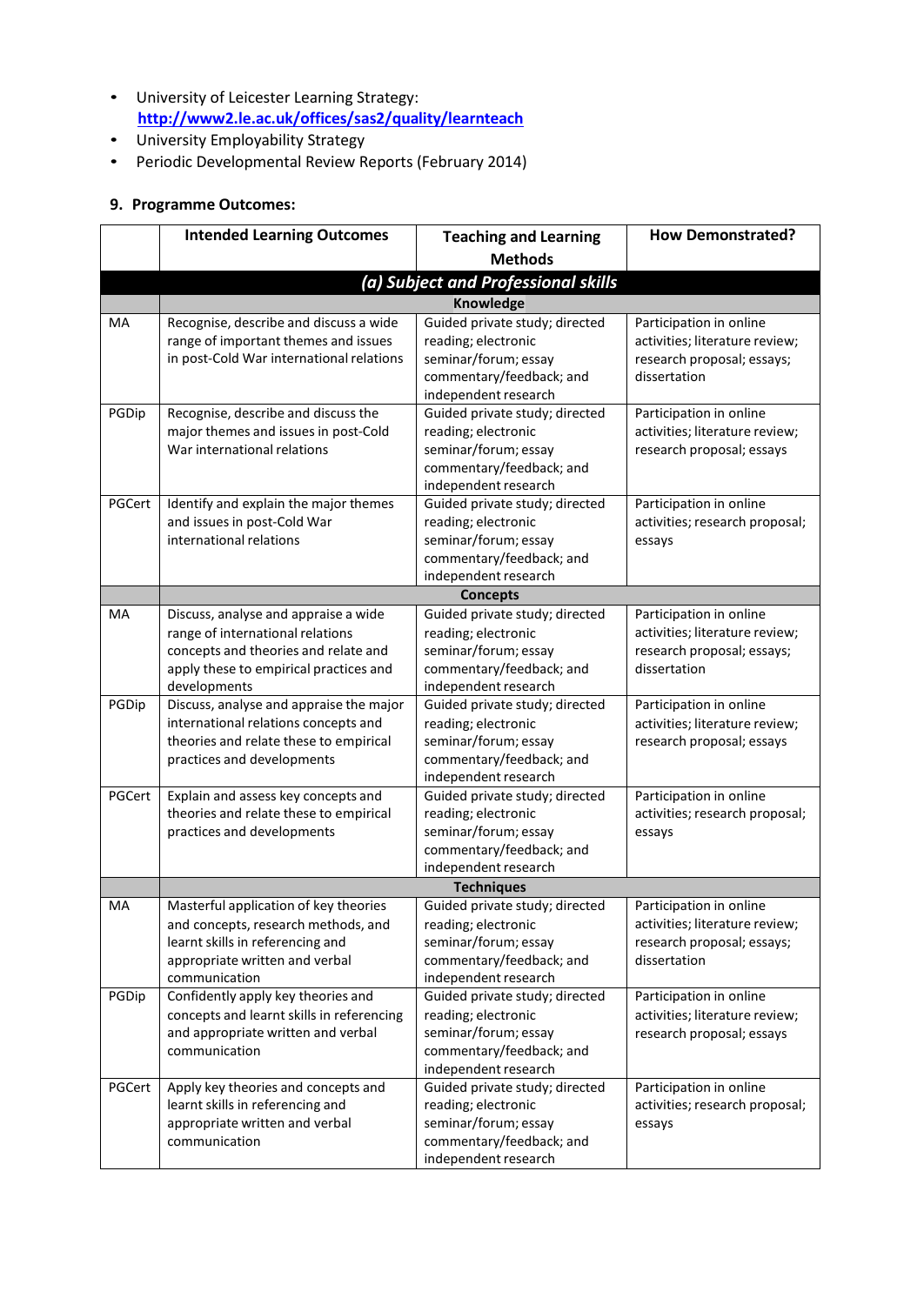|        | <b>Intended Learning Outcomes</b>                                                                  | <b>Teaching and Learning</b>                                       | <b>How Demonstrated?</b>                                     |  |  |
|--------|----------------------------------------------------------------------------------------------------|--------------------------------------------------------------------|--------------------------------------------------------------|--|--|
|        |                                                                                                    | <b>Methods</b>                                                     |                                                              |  |  |
|        | <b>Critical analysis</b>                                                                           |                                                                    |                                                              |  |  |
| MA     | Analyse relevant concepts and practices                                                            | Guided private study; essay                                        | Participation in online                                      |  |  |
|        | with independence and rigour,                                                                      | commentary/feedback; and                                           | activities; literature review;                               |  |  |
|        | including in an extended research-<br>based dissertation                                           | independent research                                               | research proposal; essays;<br>dissertation                   |  |  |
| PGDip  | Analyse relevant concepts and practices                                                            | Guided private study; essay                                        | Participation in online                                      |  |  |
|        | with independence and rigour                                                                       | commentary/feedback; and                                           | activities; literature review;                               |  |  |
|        |                                                                                                    | independent research                                               | research proposal; essays                                    |  |  |
| PGCert | Independently analyse relevant                                                                     | Guided private study; essay                                        | Participation in online                                      |  |  |
|        | concepts and practices                                                                             | commentary/feedback; and<br>independent research                   | activities; research proposal;                               |  |  |
|        |                                                                                                    | <b>Presentation</b>                                                | essays                                                       |  |  |
| MA     | Guided private study; essay<br>Organise and present research material<br>Essay plans; dissertation |                                                                    |                                                              |  |  |
|        | in a range of formats, including an                                                                | commentary/feedback; and                                           | outline; essays; dissertation                                |  |  |
|        | extended research-based dissertation;                                                              | independent research                                               |                                                              |  |  |
|        | develop arguments drawing on relevant                                                              |                                                                    |                                                              |  |  |
|        | material; write-up and deliver written<br>work to a professional standard                          |                                                                    |                                                              |  |  |
| PGDip  | Organise and present research material                                                             | Guided private study; essay                                        | Essay plans; dissertation                                    |  |  |
|        | in a range of formats; develop                                                                     | commentary/feedback; and                                           | outline; essays                                              |  |  |
|        | arguments drawing on relevant                                                                      | independent research                                               |                                                              |  |  |
|        | material; write-up and deliver written                                                             |                                                                    |                                                              |  |  |
| PGCert | work to a professional standard<br>Organise and present relevant material;                         | Guided private study; essay                                        | Essay plans; dissertation                                    |  |  |
|        | develop arguments drawing on material                                                              | commentary/feedback; and                                           | outline; essays                                              |  |  |
|        | read; write-up and deliver written work                                                            | independent research                                               |                                                              |  |  |
|        | to a professional standard                                                                         |                                                                    |                                                              |  |  |
|        |                                                                                                    | <b>Appraisal of evidence</b>                                       |                                                              |  |  |
| MA     | Confidently and persuasively assess the                                                            | Guided private study;<br>independent research                      | Participation in online                                      |  |  |
|        | relevance and evaluate the quality of a<br>range of primary sources and secondary                  |                                                                    | activities; literature review;<br>research proposal; essays; |  |  |
|        | literature.                                                                                        |                                                                    | dissertation                                                 |  |  |
| PGDip  | Confidently and persuasively assess the                                                            | Guided private study;                                              | Participation in online                                      |  |  |
|        | relevance and evaluate the quality of a                                                            | independent research                                               | activities; literature review;                               |  |  |
|        | range of primary sources and secondary                                                             |                                                                    | research proposal; essays                                    |  |  |
| PGCert | literature.<br>Appraise the relevance and quality of a                                             | Guided private study;                                              | Participation in online                                      |  |  |
|        | range of appropriate sources                                                                       | independent research                                               | activities; research proposal;                               |  |  |
|        |                                                                                                    |                                                                    | essays                                                       |  |  |
|        |                                                                                                    | (b) Transferable skills                                            |                                                              |  |  |
|        |                                                                                                    | <b>Research skills</b>                                             |                                                              |  |  |
| MA     | Design appropriate research questions;                                                             | Formative study/research skills                                    | Research skills module e-                                    |  |  |
|        | develop research proposal; discuss the                                                             | modules (1-4); dissertation                                        | tivities; dissertation outline;                              |  |  |
|        | ethical implications of research;<br>recognise and create effective literature                     | supervision; directed reading                                      | literature review;<br>dissertation                           |  |  |
|        | reviews. Conceive and produce an                                                                   |                                                                    |                                                              |  |  |
|        | independent research-based                                                                         |                                                                    |                                                              |  |  |
|        | dissertation.                                                                                      |                                                                    |                                                              |  |  |
|        |                                                                                                    |                                                                    |                                                              |  |  |
| PGDip  | Design appropriate research questions;<br>develop research proposal; discuss the                   | Formative study/research skills<br>modules (1-3); directed reading | Research skills module e-                                    |  |  |
|        | ethical implications of research;                                                                  |                                                                    | tivities; research design<br>outline; literature review      |  |  |
|        | recognise and create effective literature                                                          |                                                                    |                                                              |  |  |
|        | reviews.                                                                                           |                                                                    |                                                              |  |  |
|        |                                                                                                    |                                                                    |                                                              |  |  |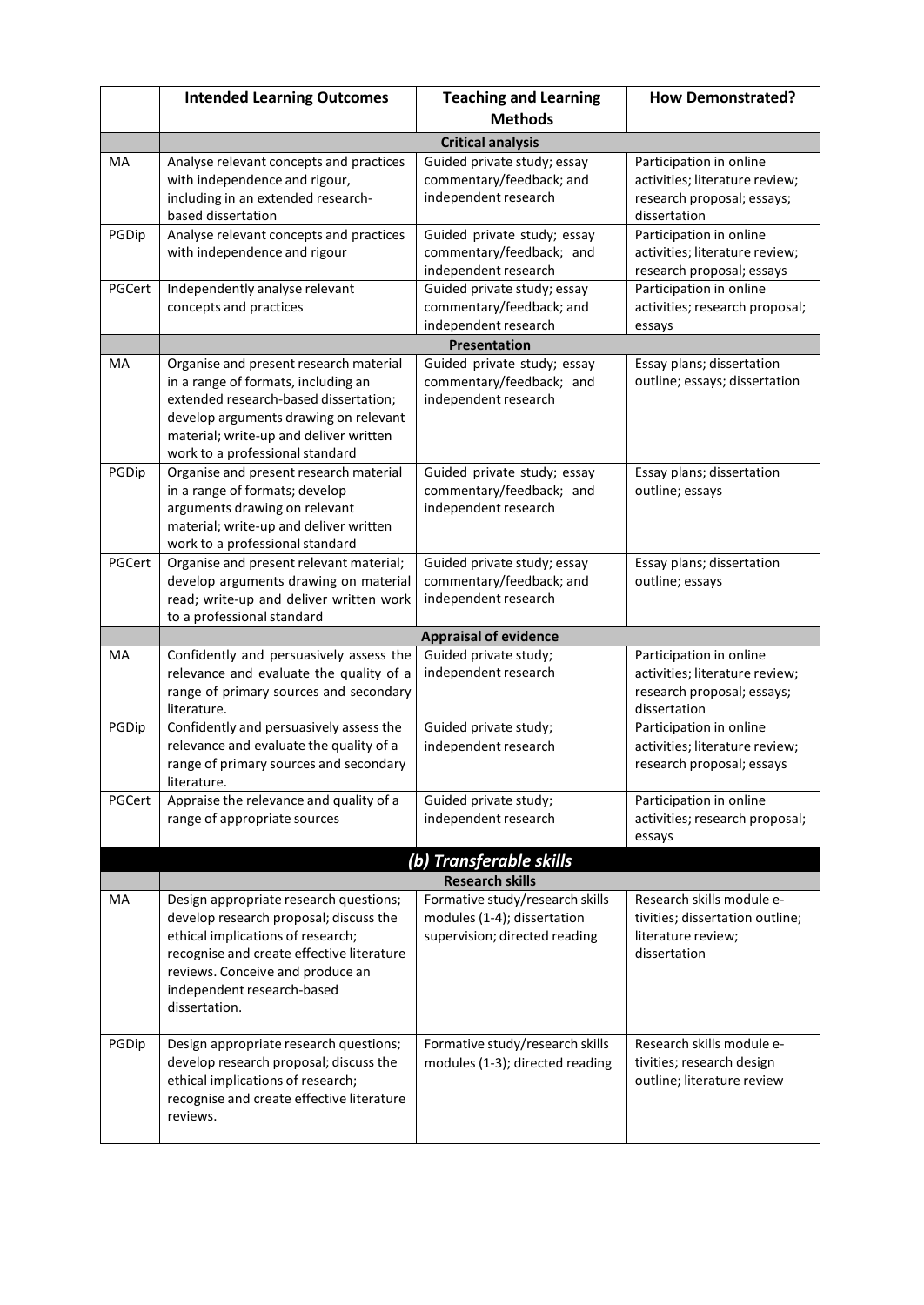|        | <b>Intended Learning Outcomes</b>                                         | <b>Teaching and Learning</b>                                 | <b>How Demonstrated?</b>                                    |
|--------|---------------------------------------------------------------------------|--------------------------------------------------------------|-------------------------------------------------------------|
|        |                                                                           | <b>Methods</b>                                               |                                                             |
| PGCert | Design appropriate research questions;                                    | Formative study/research skills                              | Research skills module e-                                   |
|        | develop research proposal; discuss the                                    | modules (1 & 2); directed                                    | tivities; research design                                   |
|        | ethical implications of research                                          | reading                                                      | outline                                                     |
|        |                                                                           |                                                              |                                                             |
|        |                                                                           | <b>Communication skills</b>                                  |                                                             |
| MA     | Summarise, explain and analyse<br>complex material, and formulate and     | Guided private study; essay<br>commentary/feedback;          | Essay plans; dissertation<br>outline; essays; dissertation; |
|        | present critical discussions and                                          | electronic seminar/forum; and                                | participation in on-line                                    |
|        | independent appraisals orally and in                                      | independent research                                         | activities                                                  |
|        | writing, including in an extended                                         |                                                              |                                                             |
|        | research-based dissertation                                               |                                                              |                                                             |
| PGDip  | Summarise, explain and analyse                                            | Guided private study; essay                                  | Essay plans; dissertation                                   |
|        | complex material, and formulate and<br>present critical discussions and   | commentary/feedback;<br>electronic seminar/forum; and        | outline; essays; participation<br>in on-line activities     |
|        | independent appraisals orally and in                                      | independent research                                         |                                                             |
|        | writing                                                                   |                                                              |                                                             |
| PGCert | Summarise and explain complex                                             | Guided private study; essay                                  | Essay plans; dissertation                                   |
|        | material, and formulate and present                                       | commentary/feedback;                                         | outline; essays; participation                              |
|        | discussions and appraisals orally and in                                  | electronic seminar/forum; and                                | in on-line activities                                       |
|        | writing                                                                   | independent research                                         |                                                             |
|        |                                                                           | Data presentation                                            |                                                             |
| MA     | Synthesise research data into coherent                                    | Online resource-based learning;                              | Essays; dissertation                                        |
|        | and sustained arguments using                                             | electronic seminar/forum;                                    |                                                             |
|        | appropriate IT resources                                                  | independent research                                         |                                                             |
| PGDip  | Synthesise research data into coherent<br>and sustained arguments using   | Online resource-based learning;<br>electronic seminar/forum; | Essays                                                      |
|        | appropriate IT resources                                                  | independent research                                         |                                                             |
| PGCert | Present research data using                                               | Online resource-based learning;                              | Essays                                                      |
|        | appropriate IT resources                                                  | electronic seminar/forum;                                    |                                                             |
|        |                                                                           | independent research                                         |                                                             |
|        |                                                                           | <b>Information technology</b>                                |                                                             |
| MA     | Confidently and effectively retrieve,                                     | Induction; online resource-                                  | Use of Blackboard and                                       |
|        | utilise and present information using                                     | based learning; e-tivities                                   | participation in on-line                                    |
|        | appropriate information technology, for                                   |                                                              | activities; essays;<br>dissertation                         |
|        | example, bibliographic software, data<br>archives, data analysis software |                                                              |                                                             |
| PGDip  | Retrieve, utilise and present                                             | Induction; online resource-                                  | Use of Blackboard and                                       |
|        | information using appropriate                                             | based learning; e-tivities                                   | participation in on-line                                    |
|        | information technology, for example,                                      |                                                              | activities; essays                                          |
|        | bibliographic software, data archives                                     |                                                              |                                                             |
| PGCert | Retrieve and present information using                                    | Induction; online resource-                                  | Use of Blackboard and                                       |
|        | appropriate information technology, for                                   | based learning; e-tivities                                   | participation in on-line                                    |
|        | example, bibliographic software, data<br>archives                         |                                                              | activities; essays                                          |
|        |                                                                           | <b>Problem solving</b>                                       |                                                             |
| MA     | Identify, investigate, analyse, formulate                                 | Guided private study; online                                 | Essays; dissertation;                                       |
|        | and advocate solutions to problems                                        | resource-based learning;                                     | participation in on-line                                    |
|        |                                                                           | electronic seminar/forum                                     | activities                                                  |
| PGDip  | Identify, investigate, analyse, formulate                                 | Guided private study; online                                 | Essays; participation in on-                                |
|        | and advocate solutions to problems                                        | resource-based learning;                                     | line activities                                             |
|        |                                                                           | electronic seminar/forum                                     |                                                             |
| PGCert | Identify and analyse relevant problems<br>and select between appropriate  | Guided private study; online<br>resource-based learning;     | Essays; participation in on-<br>line activities             |
|        | responses                                                                 | electronic seminar/forum                                     |                                                             |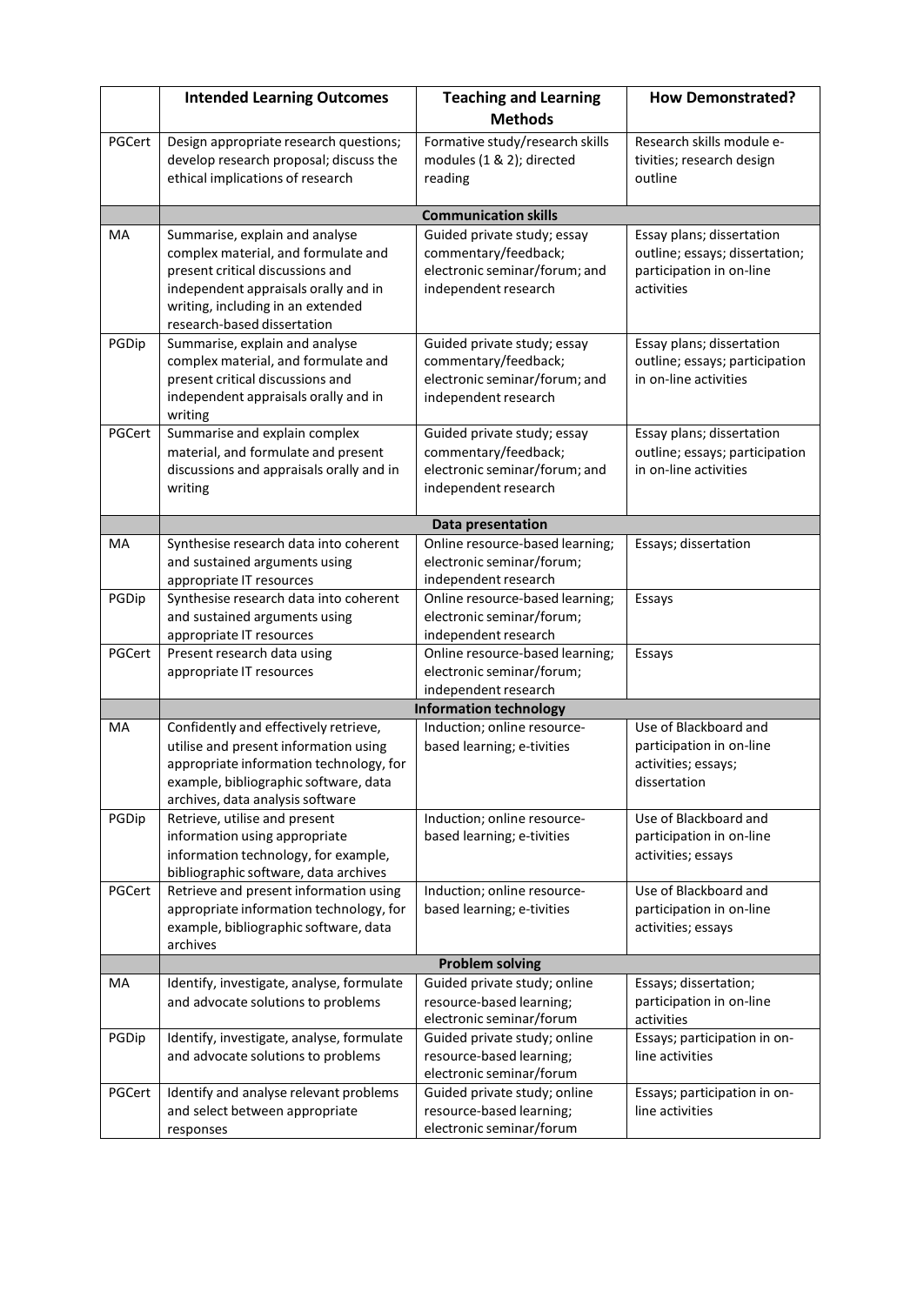|        | <b>Intended Learning Outcomes</b>                                                                                                                                                                                     | <b>Teaching and Learning</b>                                                                                   | <b>How Demonstrated?</b>                                                                                |  |  |  |
|--------|-----------------------------------------------------------------------------------------------------------------------------------------------------------------------------------------------------------------------|----------------------------------------------------------------------------------------------------------------|---------------------------------------------------------------------------------------------------------|--|--|--|
|        |                                                                                                                                                                                                                       | <b>Methods</b>                                                                                                 |                                                                                                         |  |  |  |
|        |                                                                                                                                                                                                                       | <b>Working relationships</b>                                                                                   |                                                                                                         |  |  |  |
| MA     | Collaborate confidently and effectively<br>as part of a team. Identify appropriate<br>opportunities for drawing on the<br>knowledge and expertise of others;<br>contribute and comment on ideas in<br>learning groups | Electronic seminar/forum;<br>dissertation supervision                                                          | Participation in on-line<br>activities: message boards<br>and Wikis                                     |  |  |  |
| PGDip  | Collaborate effectively as part of a<br>team. Identify appropriate<br>opportunities for drawing on the<br>knowledge and expertise of others;<br>contribute and comment on ideas in<br>learning groups                 | Electronic seminar/forum                                                                                       | Participation in on-line<br>activities: message boards<br>and Wikis                                     |  |  |  |
| PGCert | Collaborate as part of a team. Identify<br>appropriate opportunities for drawing<br>on the knowledge and expertise of<br>others; contribute and comment on<br>ideas in learning groups                                | Electronic seminar/forum                                                                                       | Participation in on-line<br>activities: message boards<br>and Wikis                                     |  |  |  |
|        |                                                                                                                                                                                                                       | <b>Managing learning</b>                                                                                       |                                                                                                         |  |  |  |
| MA     | Develop and implement personal plan<br>of work to meet a deadline<br>Work independently and in groups<br>towards the completion of a range of<br>tasks                                                                | Non-core module e-tivities;<br>guided independent study;<br>personal tutor system;<br>dissertation supervision | Participation in online<br>activities; essays;<br>dissertation; Personal<br><b>Development Planning</b> |  |  |  |
| PGDip  | Develop and implement personal plan<br>of work to meet a deadline<br>Work independently and in groups<br>towards the completion of a range of<br>tasks                                                                | Non-core module e-tivities;<br>guided independent study;<br>personal tutor system                              | Participation in online<br>activities; essays; Personal<br><b>Development Planning</b>                  |  |  |  |
| PGCert | Develop and implement personal plan<br>of work to meet a deadline<br>Work independently and in groups<br>towards the completion of a range of<br>tasks                                                                | Non-core module e-tivities;<br>guided independent study;<br>personal tutor system                              | Participation in online<br>activities; essays; Personal<br><b>Development Planning</b>                  |  |  |  |
|        |                                                                                                                                                                                                                       | <b>Career management</b>                                                                                       |                                                                                                         |  |  |  |
| MA     | Take charge of one's own progress and<br>development<br>Reflect on one's strengths, interests,<br>motivations and skills; recognise one's<br>achievements                                                             | Non-core module e-tivities;<br>personal tutor system; PDP<br>training (on-line)                                | Participation in online<br>activities; Personal<br><b>Development Planning</b>                          |  |  |  |
| PGDip  | Take charge of one's own progress and<br>development<br>Reflect on one's strengths, interests,<br>motivations and skills; recognise one's<br>achievements                                                             | Non-core module e-tivities;<br>personal tutor system; PDP<br>training (on-line)                                | Participation in online<br>activities; Personal<br><b>Development Planning</b>                          |  |  |  |
| PGCert | Take charge of one's own progress and<br>development<br>Reflect on one's strengths, interests,<br>motivations and skills; recognise one's<br>achievements                                                             | Non-core module e-tivities;<br>personal tutor system; PDP<br>training (on-line)                                | Participation in online<br>activities; Personal<br><b>Development Planning</b>                          |  |  |  |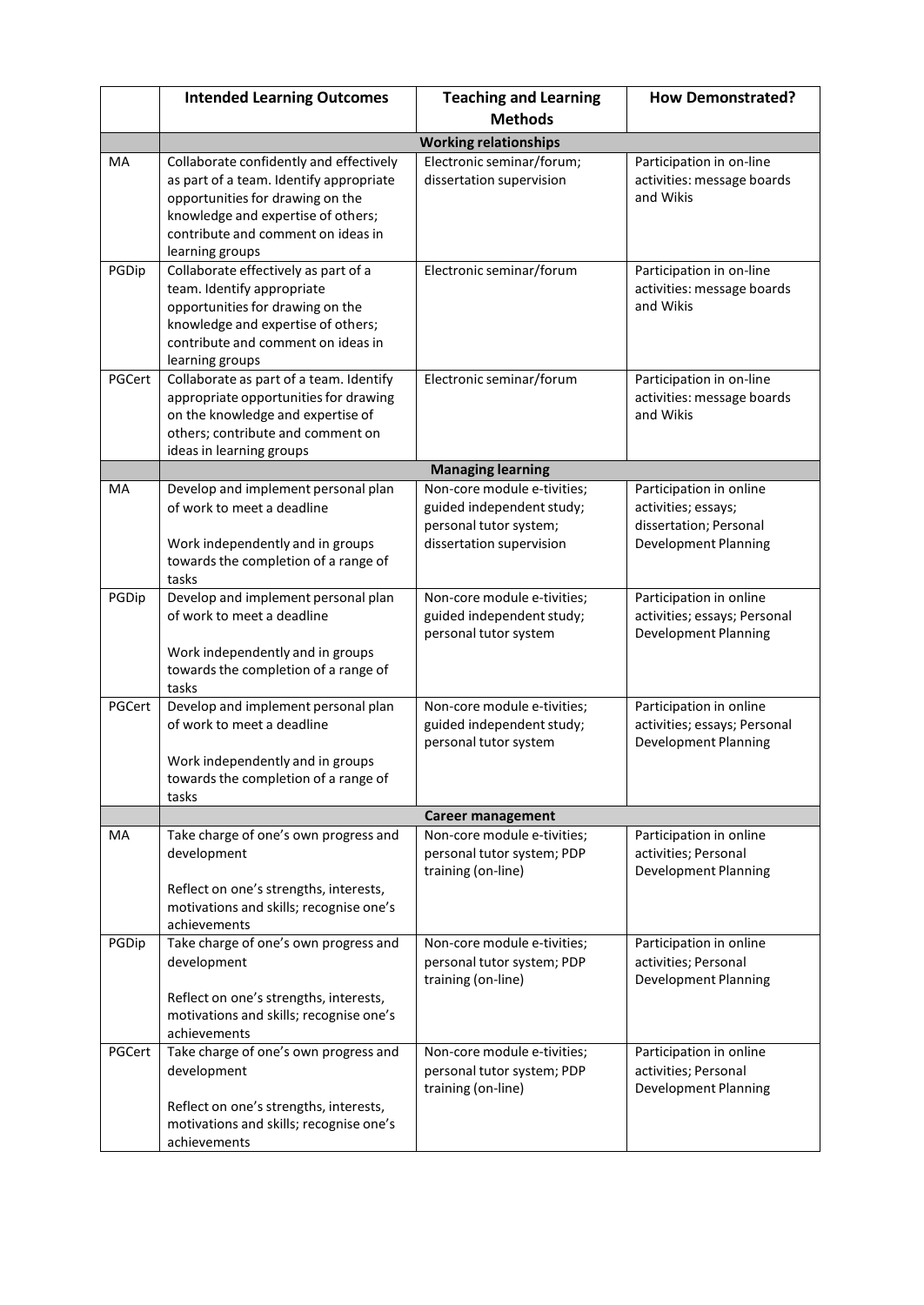# **10. Special features:**

The programme is designed to build on the university's Learning Innovation Strategy, and is subject to on-going collaborative development with the Leicester Learning Institute. The programme is based on a social constructivist learning model.

# **11. Indications of programme quality:**

- Number one politics department in the 2009 and 2010 National Student Surveys;
- Considerable departmental experience in e-learning as a result of the development and success of our existing DL programmes;
- Presentations from current students and former students at national and international conferences;
- Regular progression of former students into academic posts and postdoctoral and research projects;
- Consistent, positive feedback from current and former students;
- Consistent positive feedback from external examiners.

## **12. Scheme of Assessment**

Senate Regulation 6: Regulations governing taught postgraduate programmes of study applies:

http://www2.le.ac.uk/offices/sas2/regulations/general-regulations-for-taught-programmes

## **13. Progression points**

As defined in Senate Regulation 6: [Regulations governing taught](http://www2.le.ac.uk/offices/sas2/regulations/general-regulations-for-taught-programmes) postgraduate programmes of [study](http://www2.le.ac.uk/offices/sas2/regulations/general-regulations-for-taught-programmes)

Board of Examiners in February and August will confirm that students have satisfactorily completed the requirements (in accordance to the relevant scheme of assessment) to progress to the dissertation.

# **14. Rules relating to re-sits or re-submissions:**

As defined in Senate Regulation 6: [Regulations governing taught](http://www2.le.ac.uk/offices/sas2/regulations/general-regulations-for-taught-programmes) postgraduate programmes of [study](http://www2.le.ac.uk/offices/sas2/regulations/general-regulations-for-taught-programmes)

# **15. Additional information** [e.g. timetable for admissions]

N/A

# **16. External Examiners:**

The details of the External Examiner(s) for this programme and the most recent External Examiners' reports can be found [here.](https://exampapers.le.ac.uk/xmlui/handle/123456789/227)